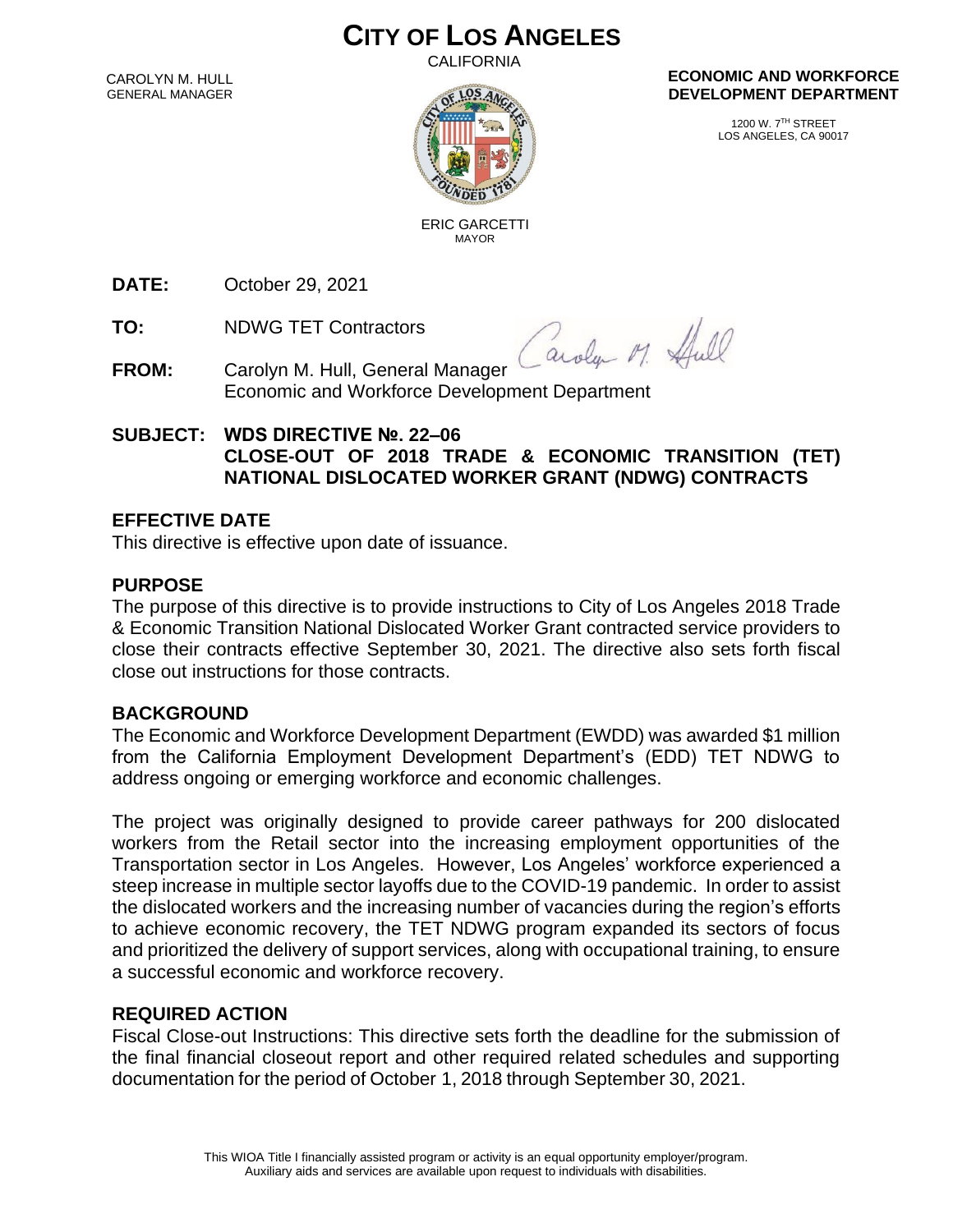#### Fiscal Activities:

The last day to incur expenditures was September 30, 2021. Service providers must submit their September 2021 invoice by November 5, 2021.

All contracted agencies are to submit a final and complete closeout Cash Request and Expenditure Report for on or before Friday, November 12, 2021.

The close-out package must include the following:

- Cover letter in official letterhead, signed by the Executive Director
- Cash Request & Expenditure Report (with Schedule of Personnel and attachments)
- General Ledger (GL) & Reconciliation with ER
- Schedule of Accruals
- Sub-recipient Release Form
- Sub-recipient's Assignment of Refunds, Rebates and Credits
- Contract Closeout Tax Certification
- Refund Check, if applicable

All cover letter, reports, supporting schedules, and forms must be signed by the preparer and the designated signatory authority.

The Final Closeout package must be sent to the address below: Catherine Bondoc/Rose Tang Financial Management Division.

Economic and Workforce Development Department 1200 W. 7th Street, 6th Floor Los Angeles, CA 90017

An electronic set in the native format (Excel or Word) must also be emailed to [EWDDfinancial@lacity.org.](mailto:EWDDfinancial@lacity.org)

Please copy the Program Administrator at [Chang.Kim@lacity.org](mailto:Chang.Kim@lacity.org) on your submissions to FMD.

## **REPORTED EXPENDITURES TO DATE AND PERFORMANCE**

Please be reminded that final expenditures must be supported by performance.

For agencies that did not meet their contract enrollment goal and have low enrollments may be subject to submission of refund based on administrative review and determination by EWDD.

### **BUDGET MODIFICATION REQUESTS**

Service providers may submit a request for budget modification by no later than Friday, November 5, 2021. Please submit the budget modification to your EWDD program monitor.